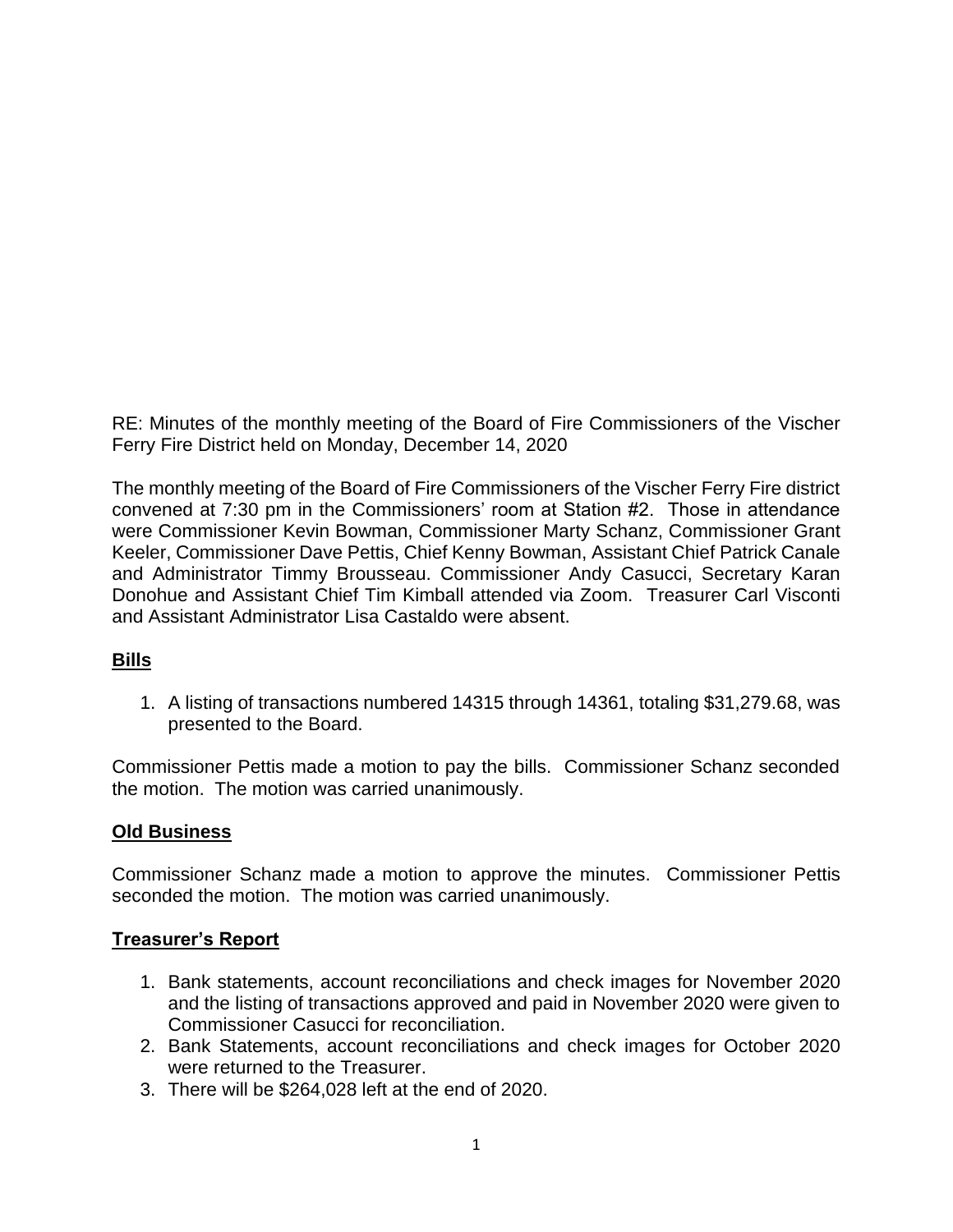4. We will need a budget modification for ETA-625.

Commissioner Keeler made a motion to accept the Treasurer's report. Commissioner Schanz seconded the motion. The motion was carried unanimously.

### **Administrator's Report**

- 1. Commissioner Pettis made a motion to purchase a large key box from Amazon for \$129. Commissioner Schanz seconded the motion. The motion was carried unanimously.
- 2. Commissioner Schanz made a motion to purchase a computer back up system for \$970 and an external hard drive for \$95. Commissioner Pettis seconded the motion. The motion was carried unanimously.
- 3. Company physicals will be Saturday, January 9, 2021. Information will be sent out.
- 4. The SCBA compressor will need servicing soon. We have one quote from Jerome for \$970. We will contact Bauer for another.

### **Administrative Assistant's Report**

No report

# **Chief's Report**

- 1. Commissioner Schanz made a motion to approve the following membership changes in the Vischer Ferry Fire Company:
	- a. Marc Badalucco active
	- b. Ron Bruzdzinski, Jr. active
	- c. Mohammed Neman Tuite active
	- d. John Agosti military
	- e. George Donohue Life

Commissioner Pettis seconded the motion. The motion was carried unanimously.

- 2. Commissioner Schanz made a motion to approve the following:
	- a. Mike Stanley, Peter Kudrewicz and Rachel Douglas to attend an EMT course at Porters Corners 1-21 through 6-21.
	- b. Purchase three (3) EMT books @ \$135 each for a total of \$405 from Saratoga County EMS Council.

Commissioner Pettis seconded the motion. The motion was carried unanimously. 3. Commissioner Schanz made a motion to purchase the following:

- a. Gear for Ed Vargas because his gear is not repairable.
	- b. Twelve (12) portable radio batteries from Pittsfield Communications @ \$67.20 for a total of \$806.40. The NYS state contract number is PT68722.
	- c. 100 masks @ \$3.94 each for a total of \$394 from Proforma. Our logo will be on them.

Commissioner Pettis seconded the motion. The motion was carried unanimously.

4. Commissioner Schanz made a motion for the following: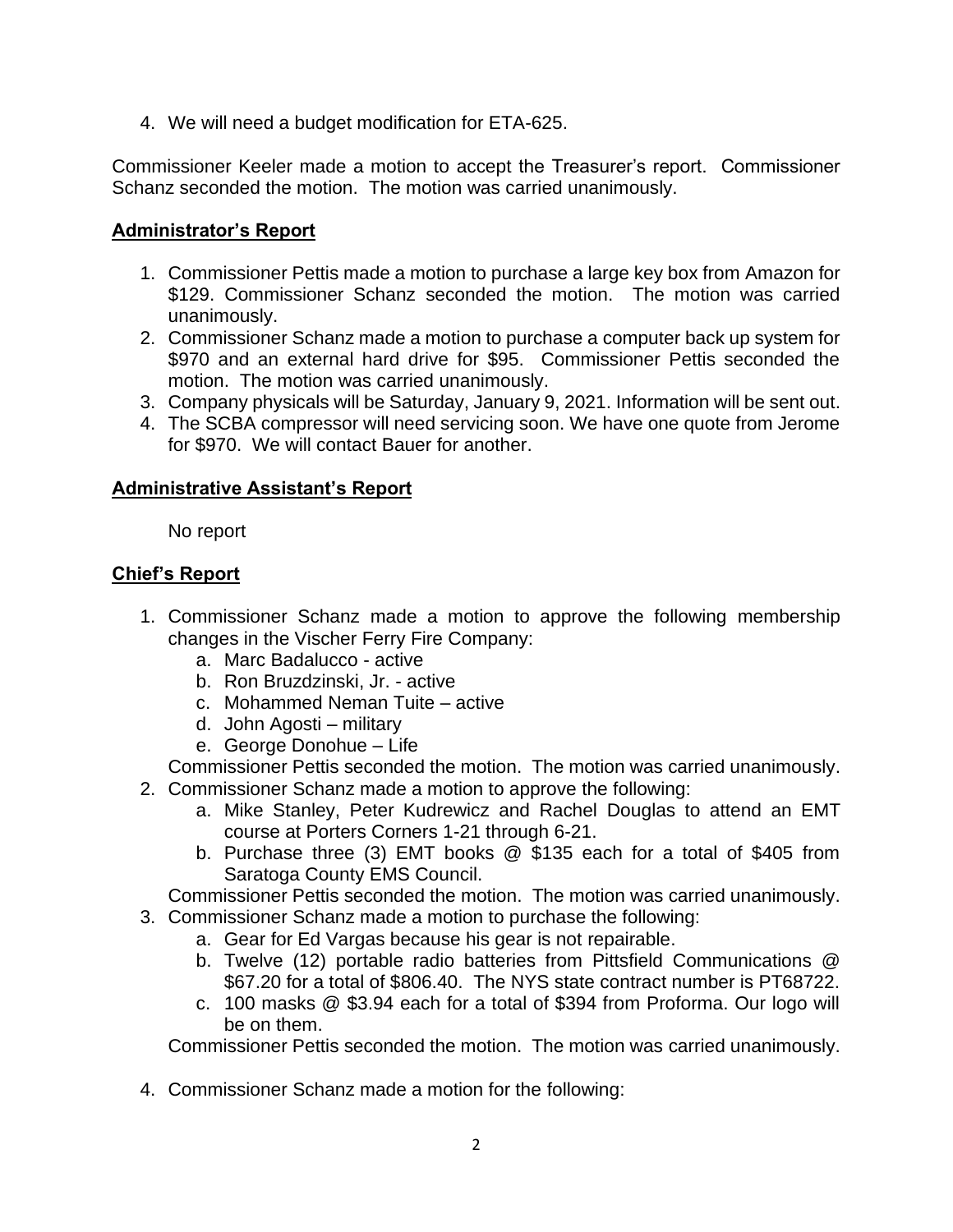a. M-624 for EMT class 1-21 through 6-21.

b. R-631 for a Toys for Tots drive at Quick Response on 11-18 and 11-19.

Commissioner Pettis seconded the motion. The motion was carried unanimously.

### **New Business**

- 1. Received a letter from Clifton Park Water Authority informing us of an increase in rates.
- 2. Received the Client statement for November 2020 from UBS.
- 3. Received a letter from Penflex, Inc. concerning moving the administration of our LOSAP to Firefly, Inc.
- 4. Received the legal notice for the Commissioners election.
- 5. Received the results of the Commissioners' election and Proposition 1 vote on December 8, 2020.

### **Miscellaneous**

- 1. Several items were declared surplus. Bids were received for these items: a. Kevin Kruger
	- i. Air compressor at Station #2 \$125.00
	- b. George Donohue
		- i. Portable generator at Station #1 \$33.00

| ii. Hale pump  | 14.00   |
|----------------|---------|
| iii. Rupp pump | 11.95   |
|                | \$58.95 |

No bids were received for the Station # 1 air compressor.

- 2. Only on-line training will be available until the end of the year. The stations will be closed as of December 28, 2020.
- 3. The Out of Service tags are not being completed properly. The name of the person taking the item out of service, the date and the problem with the item must be on the tag.
- 4. Rivets on the attic ladders are inhibiting their proper use.
- 5. The ladder rack on ETA-625 does not work properly. VRS will be strengthening the center braces.
- 6. We will be installing the air compressors ourselves, if possible. They will be left on the pallet.
- 7. There is a problem with the hydraulic primer valve on ETA-625. Commissioner Schanz made a motion to have a hydraulic primer valve put on the truck by VRS, for \$3,143.15. Commissioner Pettis seconded the motion. The motion was carried unanimously.
- 8. There has been some interest in ETA-622. Commissioner Schanz will send all information to Fire Tech.
- 9. We will meet with Butler Rowland Mays after the first of the year to begin the Station #3 final design process.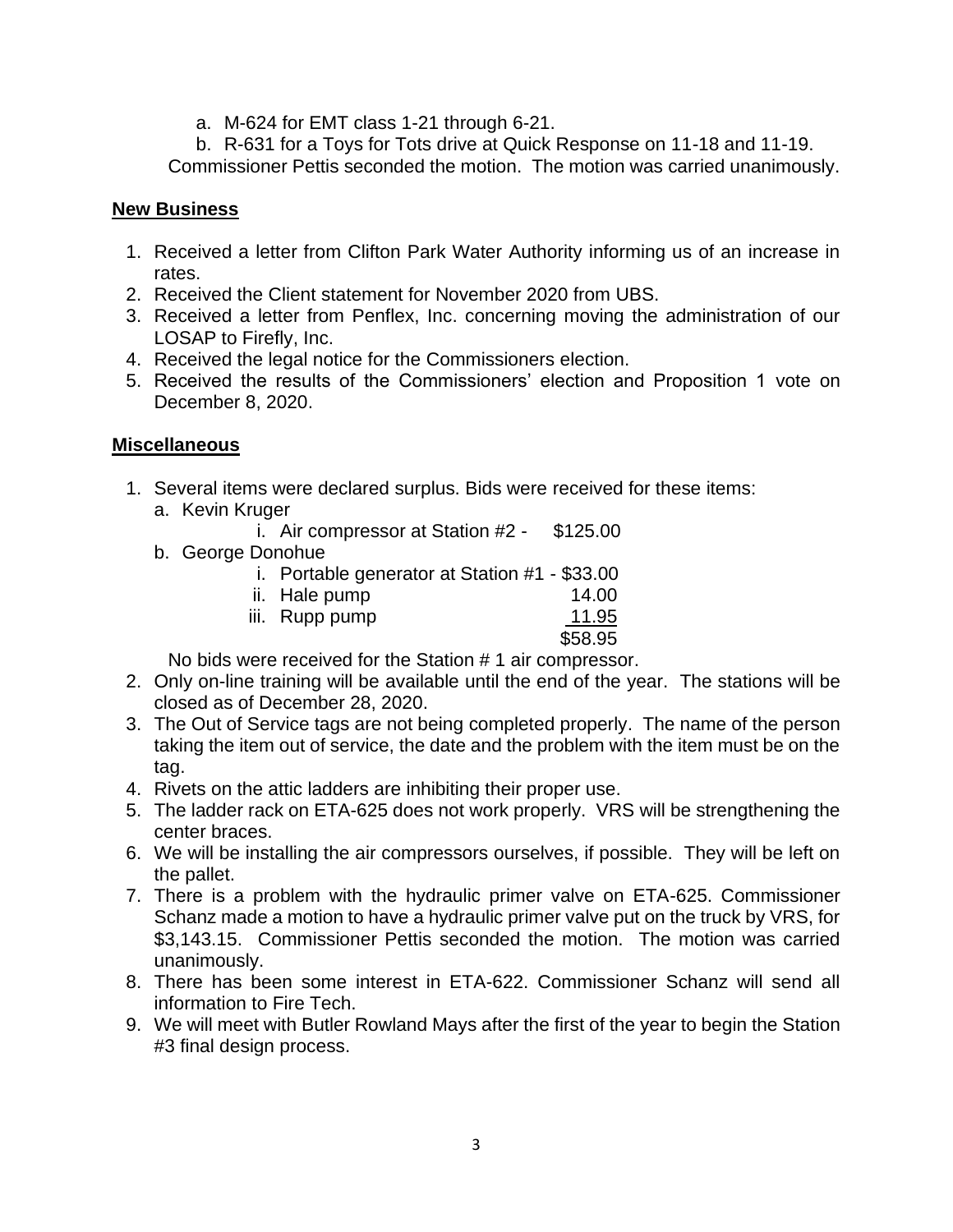# **Recess**

Commissioner Pettis made a motion to recess until Monday, December 28, 2020 at 7:30 pm in the Commissioners' room. Commissioner Keeler seconded the motion. The motion was carried unanimously.

#### **Reconvene**

The December 14, 2020 meeting of the Board of Commissioners' of the Vischer Ferry Fire District reconvened on Monday, December 28, 2020 at 7:30 pm in the Commissioners' room at Station #2. Those in attendance were Commissioner Bowman, Commissioner Schanz, Commissioner Casucci, Treasurer Carl Visconti and Administrative Assistant Lisa Castaldo. Secretary Karan Donohue, Chief Ken Bowman and Assistant Chief Tim Kimball attended via Zoom. Commissioner Keeler and Administrator Tim Brousseau were absent.

#### **Items Discussed**

- 1. A listing of transactions numbered 14362 through 14387, totaling \$16,354.28, was presented to the Board for approval. Commissioner Schanz made a motion to pay the bills. Commissioner Pettis seconded the motion. The motion was carried unanimously.
- 2. There is a balance of \$211,686 in the "Operations" portion of the General Fund as of 12-28-20. Discussion on allocations:
	- a. \$20,000 is designated for 7 sets of turnout gear on order from Garrison.
	- b. \$3,143 is designated for the ETA-625 primer valve replacement (VRS)
	- c. Some additional invoices for 2020 items are also expected.
	- d. The following budgeted equipment items not yet ordered will be deferred to 2021: Ballistic vests
		- CO meters
		- LED flashlights

Commissioner Casucci made a motion to keep the amount remining in the General Fund – Operations as "unassigned fund balance". Commissioner Schanz seconded the motion. The motion was carried unanimously.

- 3. Bond proceeds and disbursements must be recorded in a "Capital Projects Fund". We will need to open additional bank accounts for the Station #3 project in 2021
- 4. There was discussion on purchasing a van instead of a trailer for ice/water rescue equipment.
- 5. A listing of transactions numbered 14362 through 14387, totaling \$16,354.28 was presented to the Board. Commissioner Schanz made a motion to pay the bills. Commissioner Pettis seconded the motion. The motion was carried unanimously.
- 6. Commissioner Schanz made a motion to approve Peter Kudrewicz for a Firefighter Survival class on 1-11-21 and 1-16-21. Commissioner Casucci seconded the motion. The motion was carried unanimously.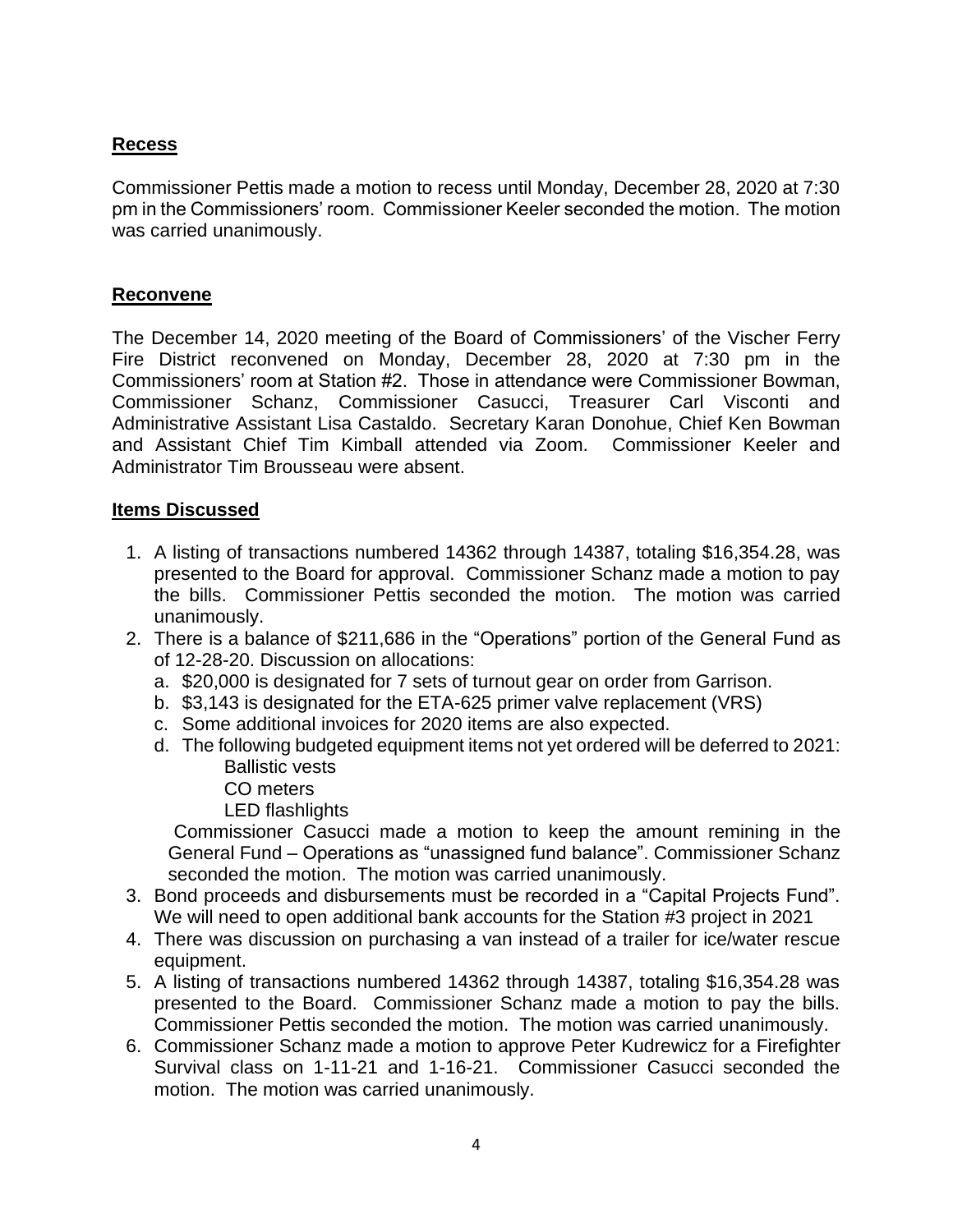- 7. There will be Commissioners training in Clifton Park in 2021.
- 8. Classes in ice rescue will be held in Porters Corners in 2021.
- 9. Tim Brousseau will open the hall for physicals January 9<sup>th</sup>. Commissioner Bowman will close.
- 10.We need to obtain information on how to mount the air compressors at Stations #1 &2.
- 11.Some members have not completed OSHA requirements for 2020. They may not respond to calls after December 28<sup>th</sup> until all 2020 obligations have been met.
- 12.Meters to be calibrated:
	- a. TA-626 gas
	- b. R-631 cyanide and CO
	- c. ETA-621 CO
- 13.M-624 and F-633 oil changes
- 14.Car-620 NYS inspection and new tires
- 15. Fire Tech has brokered a sale of ETA-622 for \$50,000 to the Waltonville Fire Protection Association in Illinois. Commissioner Pettis made a motion to declare the following items on ETA-622 as surplus:
	- a. 450' of 2 ½" hose
	- b. Two  $(2)$  2  $\frac{1}{2}$ " nozzles
	- c. Four (4) mounted Streamlight flashlights
	- d. Deck gun and tips
	- e. Floating dock strainer
	- f. Three (3) ladders 35' extension, roof and attic
	- g. 25' hydrant connection on front of truck
	- h. Electric reel and exhaust fan
	- i. Barrel strainer
	- j. Two (2) lengths of hard suction

Commissioner Schanz seconded the motion. The motion was carried unanimously.

Pittsfield Communications will be removing the County radio, the old low band and the wireless headset radio shortly.

VRS will be winterizing the truck for transport. The bill of \$300 for this will be paid by Waltonville. VRS will bill them. VRS will be coming to Station #3 to check the following:

- 1. Primer valve
- 2. Fluid light
- 3. Lowering of the cab
- 4. Any other minor problems
- 16.The new primer valve has been installed on ETA-625.
- 17.There will be a virtual meeting with Fire and Marine next Wednesday.
- 18.Hart alarms have changed their name to Doyle Security Systems. All current Hart employees have been retained and billing will continue from Hart Alarm until further notice.